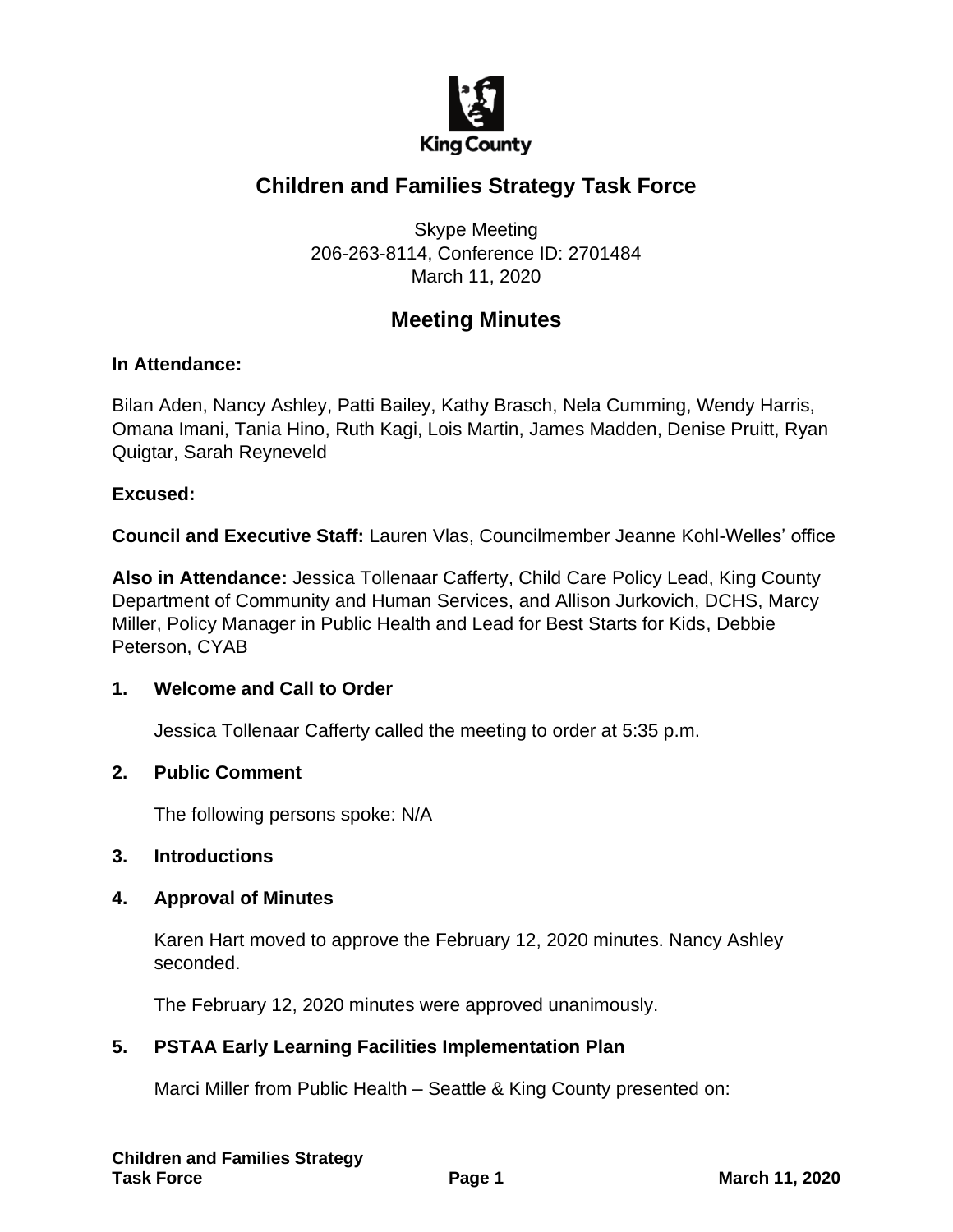- Puget Sound Taxpayer Accountability Account (PSTAA)
- Early Learning Facilities Fund
- Role of the Children and Families Strategy Task Force in reviewing Early Learning Facilities implementation plan: receive report in mid-April with two weeks to review

## **6. Brief Subcommittee Report-Outs**

Workforce and Compensation:

- Recommendations to move forward and bring to group for May meeting:
	- o Ensure that child care providers have access to living wages and benefits
		- Including: PTO, substitute pool, professional development opportunities and requirements
		- Build on recommendations from state compensation work group.
		- Potentially adding child care providers to County benefits and allow them to buy into them
	- o Considering the pipeline of teachers and child care providers, especially from communities of color:
		- Action items: look into what has been the demographics of students in the different early childhood education programs, presence of male teachers within the work force
	- o Consider what would need to be done to support community colleges and other training entities to support providers
	- o Offering a Health Care Navigator for child care providers
	- o Other considerations:
		- HB 2556: community-based pathways and creating alternative ways to meet requirements for education

High Quality, Anti-Racist and Equitable Care:

- Leadership Co-Chairs: Ti'esh Harper, *waiting on second co-chair*
- Took the time to consider the full landscape and considerations:
	- o Impact of K-12 system on early child learning system
		- particularly as it relates to family and community feelings about preparing children to enter into that system
		- Disparities of cultural relevancy between ECE and K12 and what opportunities exist to build bridges
	- $\circ$  Grappling with the question of:
		- Taking the task force's work and supporting them in doing it more equitably
		- Or a more foundational approach that informs the task force's work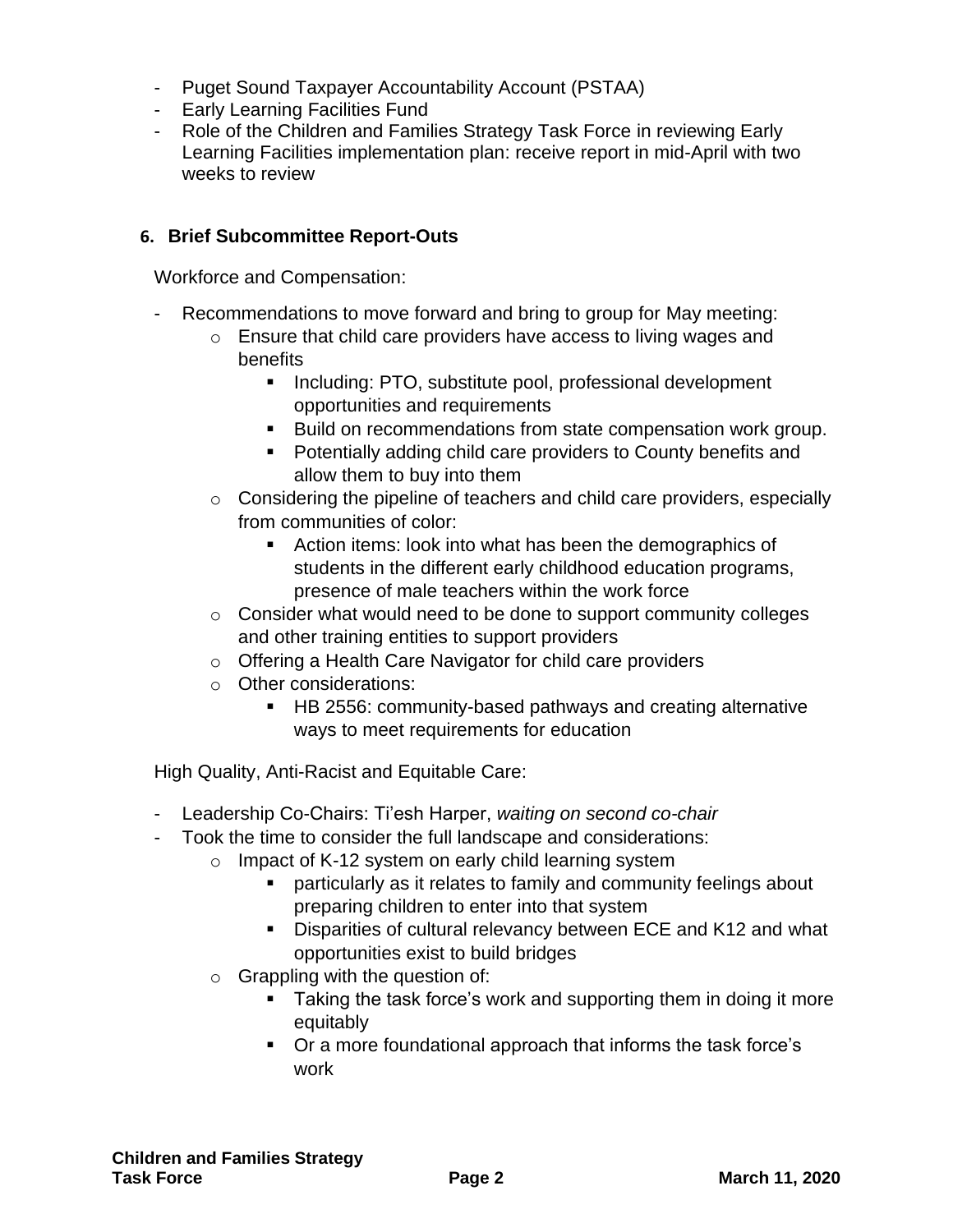- Concern that starting with what is already in place is playing into white supremacy culture
- o Moving toward identifying where we see inequities and opportunities for change
- o Next Steps:
	- Asking for visual or graphic to see how our subcommittee relates to the big picture TF goal, because of the influence of each on the others
	- Going to bucket Child, Family and Provider or caregiver experience in world of child care and generate ideas and concepts for how to approach each

Inclusive Care and Supports:

- Leadership Co-Chairs: Nancy Ashely and Laura Kneedler
- Emphasize the need to push for inclusion and disability justice as an issue of equity and not separating it out of anti-racist care – keeping children of color at the forefront of any strategy we recommend
- FFN and children in child welfare who have not been adequately considered in policy and funding
- Training for providers around a variety of issues and areas, such as: challenging behaviors, successful class environments, adaptive practices, trauma-informed care, supporting families experiencing homelessness
- Inclusive supports included in quality indicators and measures
- Wages and stability have an impact on inclusion, including turnover
- Conversations with staff and families about inclusion as a value and making sure that it is part of just "doing business"
- Incentivizing providers discussion how to do this well while matching it with the idea of inclusion as a value
- Holistic health supports (mental, physical, emotional, etc.) and looking at the whole child
- Important to hire adults who mirror the identities of the children we are trying to serve, for ex: children with mobility supports seeing adults with them, and children who are deaf or hard of hearing having access to adults who are as well.

HR and Employer Best Practices:

- Thinking strategically about the role of employers, and the role of King County as an employer, and as an influencer for business within King County, to address access and affordability
- Four main areas:
	- $\circ$  Child care voucher program county currently in development of aprocess for employees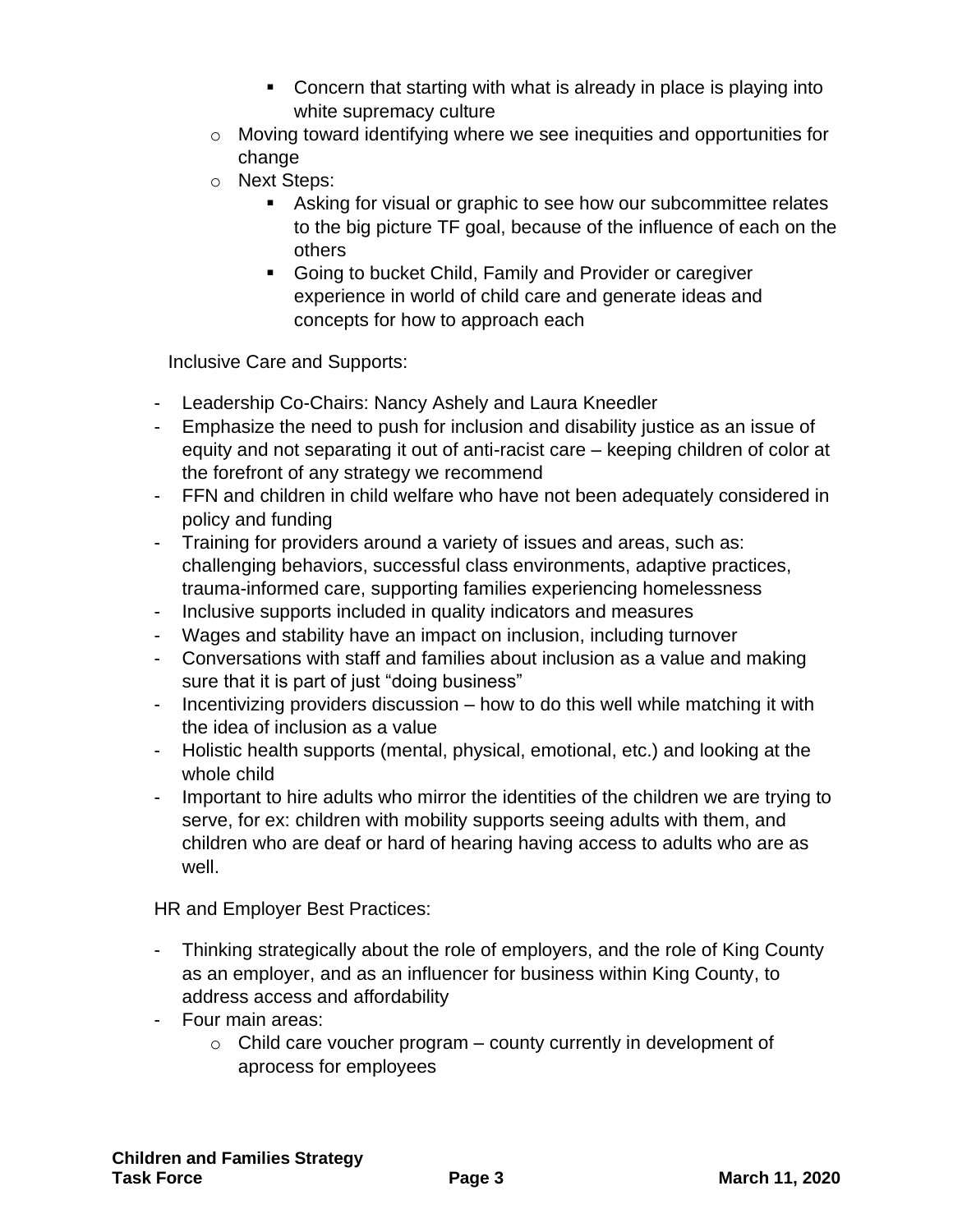- $\circ$  Contributions to child care savings account currently employees limited to 5k for savings account.
	- Follow up research: are there other kinds of saving account that employers can contribute to our match?
- o Incentivizing employers or using voluntary employer compact (100% talent as an example) – best practices that employers can voluntarily sign on to, such as:
	- Offering child care or paid family leave while looking for child care
	- Policies that are friendly to families looking for care
- $\circ$  Legislation requires hosting a business round table will provide support and hope to gain input in this manner

## **7. Report Out: Cost of Care Subcommittee**

Recommendations:

- 1. Reinstate a Child Care Subsidy Program in King County
	- Opportunities to reduce cliff effect and be inclusive to many families' experience, work status, etc.
	- Include resources for providers, including professional development
	- Consider what it really costs to provide care, geographic differences in market rates, gaps in access including nontraditional hours
- 2. Offer financial incentives to providers to offer infant and toddler care
- 3. Offer incentives for providers to offer care during nontraditional hours
- 4. Provide funds for child care providers to develop and supply their classrooms, potentially in partnership with PSTAA Early Learning Facilities work
- 5. Ensure sufficient funding to support inclusive care for children with higher needs, including developmental disabilities or delays, child welfare involvement, and those impacted by trauma

Next steps:

- Get contextual information about City funding and programming, including provider incentives
- Get background information about the County Child Care Assistance Program, including funding stream and why it was discontinued, etc.
- Look at King County data and costs of child care, including numbers for inside and outside of King County
- Additional information on the need and growing demand

Input from TF and Open Discussion:

- Concerns about current cost of child care includes wages that are not living wages, and so encourage to make sure to note that the current cost is skewed because of underpaid workforce
- Child Care Collaborative Task Force run by Dept. of Commerce received funding and a mandate from legislature to do a cost of care analysis so they